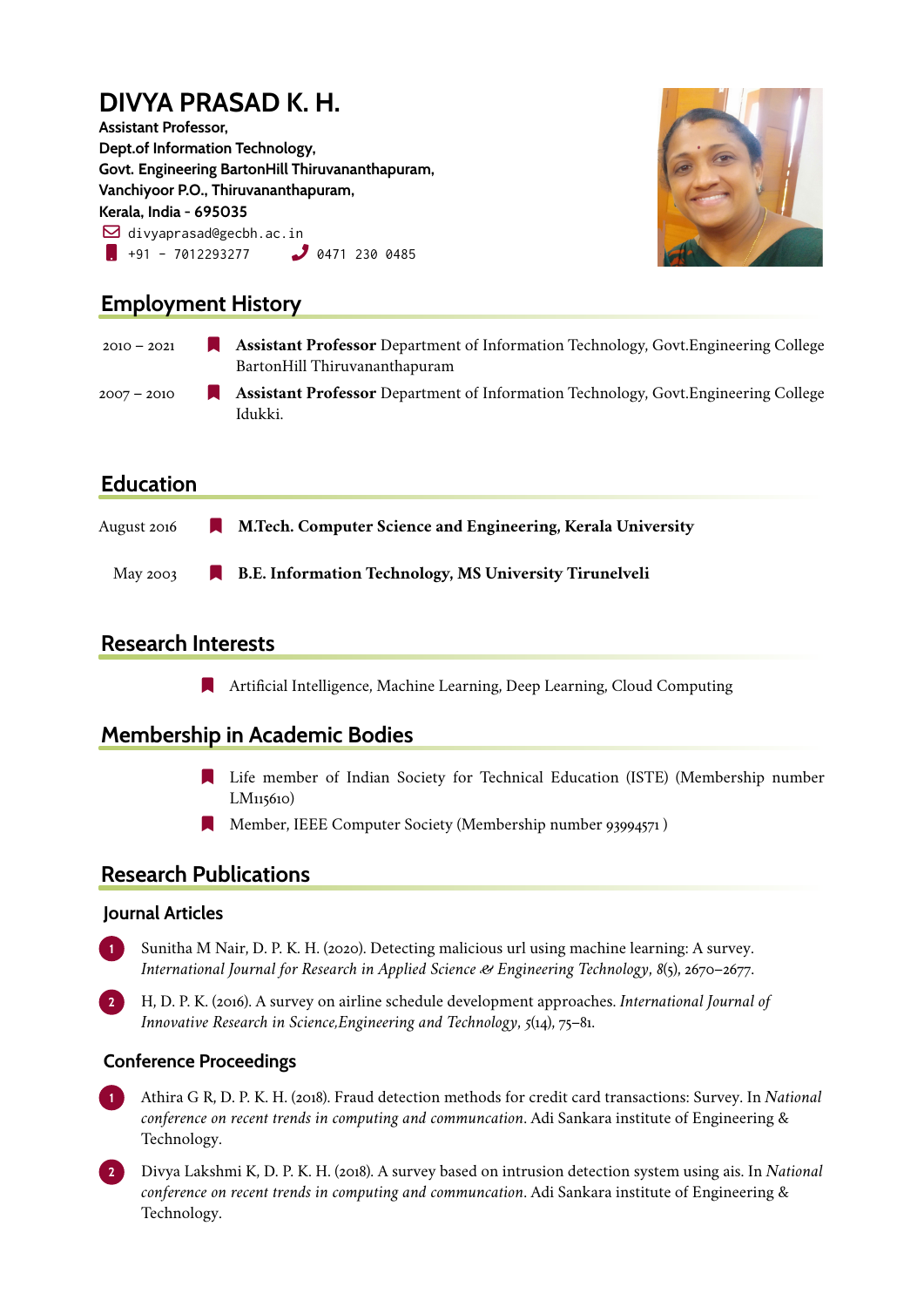### **Participation in Faculty Development Programs**

- [ 3 day workshop on 'Introduction to Generative Adversarial Networks' from 20 May 2021 to 22 May 2021 organised by Dept. of CSE, NIT Calicut.
- [ 5 day FDP on 'Recent advancements in Machine Learning and Artificial Intelligence' from 02 November 2021 to 06 November 2021 organised by SRM University, Andhra Pradesh.
- [ 15 day FDP on 'Data Science and Its Applications In STEM' conducted by Andhra University College Of Engineering, Andhra University and University Engineering College -Vizianagaram, JNTUK, Kakinada in association with APSCHE (Andhra Pradesh State Council of Higher Education) from 07 September 2020 to 21 September 2020.
- **IF DTE sponsored 6 day FDP on 'Recent Trends in Communication and Networking' organized at Dept.** of Information Technology, GECBH Thiruvananthapuram from 06 January 2020 to 11 January 2020.
- [ AICTE sponsored FDP on 'Artificial Intelligence and Machine Learning' organized by KTU and ASAP at GECBH Thiruvananthapuram from 22 February 2019 to 26 February 2019.
- [ AICTE Sponsored 5 days workshop on 'Data Science' in association with APJ Abdul Kalam Technological University, Kerala from 1st July 2019 to 5th July 2019.
- [ KTU sponsored Short term course on 'Research Challenges in Data Analytics' organized at SCT, Tvpm from 06 December 2018 to 12 December 2018, approved by DTE.
- [ 'National Workshop on Large and Complex Networks' organized at Department of Future Studies, University of Kerala, TVPM from 24 January 2018 to 26 January 2018.

#### **Guidance of M.Tech Students**

- [ Guided One student of M.Tech in Network Engineering, GEC BartonHill 2019-2020 Admissions.
- [ Guided two students of M.Tech in Network Engineering, GEC BartonHill 2018-2019 Admissions.
- [ Guided two students of M.Tech in Network Engineering, GEC BartonHill 2017-2018 Admissions.

#### **Responsibilities/Position(Department,College, University)**